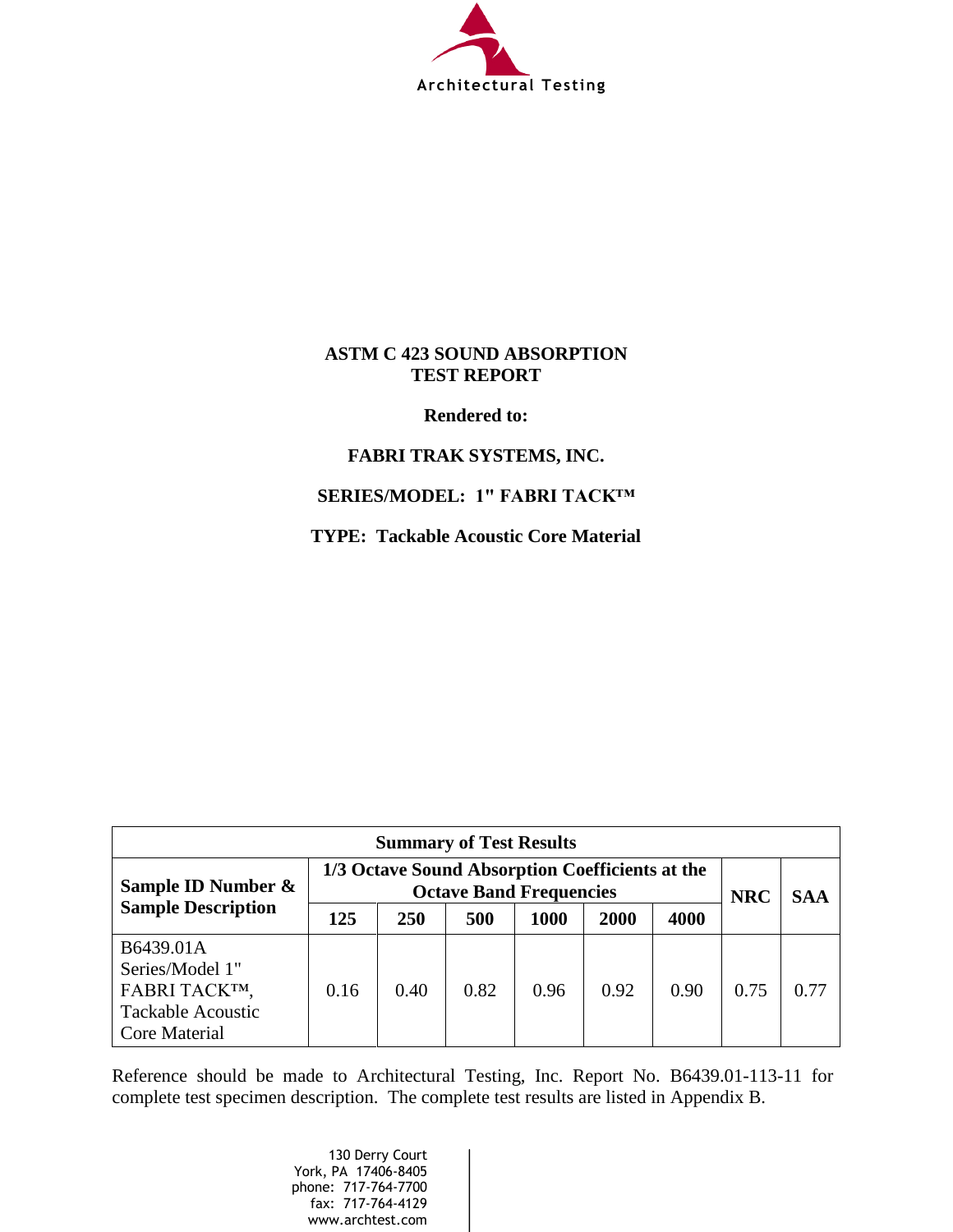

## **ACOUSTICAL PERFORMANCE TEST REPORT**

Rendered to:

FABRI TRAK SYSTEMS, INC. 111 West Park Drive Mt. Laurel, New Jersey 08054

|                                   | Report No: B6439.01-113-11 |
|-----------------------------------|----------------------------|
| Test Date:                        | 01/30/12                   |
| <b>Report Date:</b>               | 02/17/12                   |
| <b>Record Retention End Date:</b> | 02/17/16                   |

## **Test Sample Identification**:

**Series/Model**: 1" FABRI TACK™

**Type**: Tackable Acoustic Core Material

**Overall Size**: 2.43 m by 2.74 m (8.00' by 9.00')

**Project Summary**: Architectural Testing, Inc. was contracted by FABRI TRAK Systems, Inc. to conduct a sound absorption test on a Series/Model 1" FABRI TACK™, tackable acoustic core material. A summary of the results is listed in the Test Results section, and the complete test data is included as Appendix B of this report. The sample was provided by the client.

**Test Methods**: The acoustical test was conducted in accordance with the following:

ASTM C 423-09a, *Standard Test Method for Sound Absorption and Sound Absorption Coefficients by the Reverberation Room Method*.

ASTM E 795-05, *Standard Practices for Mounting Test Specimens During Sound Absorption Tests*.

**Test Equipment**: The equipment used to conduct these tests meets the requirements of ASTM C 423. The microphone was calibrated before conducting the sound absorption test. The test equipment and test chamber descriptions are listed in Appendix A.

> 130 Derry Court York, PA 17406-8405 phone: 717-764-7700 fax: 717-764-4129 www.archtest.com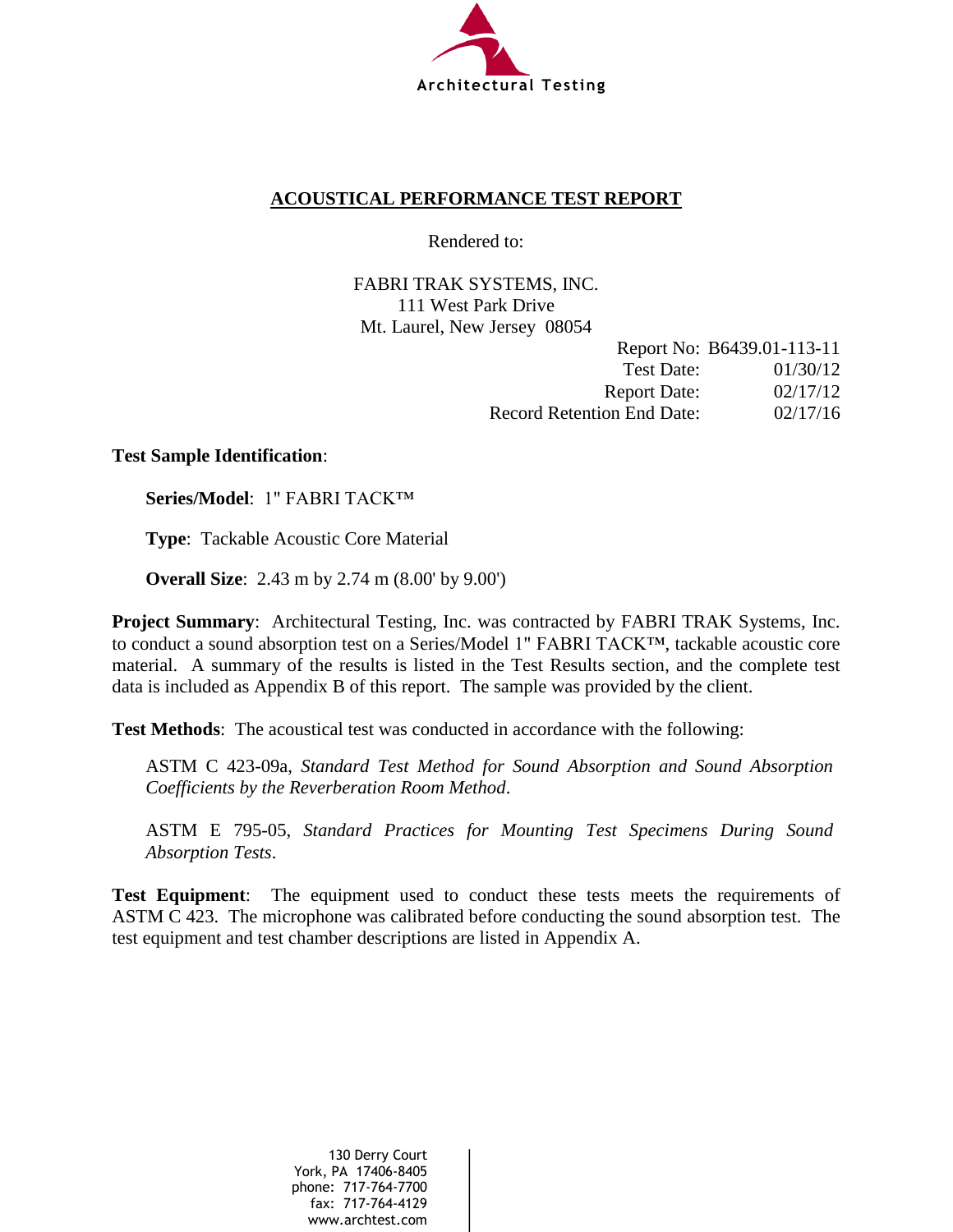

**Test Procedure**: The sound absorption of the reverberation chamber was measured before the test specimen was installed. This measurement shall be referred to as the empty room test. For the Type A mounting, the test specimen was placed directly against the test surface (floor) of the reverberation room with the FABRI TACK<sup>™</sup> side facing up. A 1" height aluminum angle was used around the perimeter of the sample. The aluminum angle was then sealed to the sample and floor with duct tape. The sound absorption test was then re-run. The absorption measurement with the specimen inside the chamber shall be referred to as the full room test.

For the empty and full room tests, ten decay measurements were conducted at each of the five microphone positions. The sound absorption test was conducted at 1/3 octave band frequencies ranging from 80 to 5000 hertz. The air temperature and relative humidity conditions were monitored and recorded during the empty and full room measurements.

# **Sample Description**:

| <b>Material</b><br><b>Description</b> | Average<br><b>Thickness</b> |  | Average<br><b>Density</b>                                                             |            | Average<br>Weight    |            |
|---------------------------------------|-----------------------------|--|---------------------------------------------------------------------------------------|------------|----------------------|------------|
| FABRI TACKTM<br><b>GLASS-STRATE</b>   |                             |  | 3.53 mm   0.14 inches   221.08 kg/m <sup>3</sup>   13.80 pcf   0.78 kg/m <sup>2</sup> |            |                      | $0.16$ psf |
| FABRI TACKTM<br>Fiberglass            | $21.72$ mm                  |  | 0.86 inches 107.81 kg/m <sup>3</sup>                                                  | $6.73$ pcf | 2.34 $\text{kg/m}^2$ | $0.48$ psf |

The test sample consisted of four, 1.22 m by 1.37 m (48" by 54") panels, which were arranged to produce a 2.43 m by 2.74 m (8.00' by 9.00') sample. The total weight of the sample was 21.71 kg (47.88 lbs). The sample test setup was photographed with a digital camera, and the pictures are included in Appendix C.

**Comments**: The client did not supply drawings on the Series/Model 1" FABRI TACK™, tackable acoustic core material. The specimen was disassembled, and the components will be retained by Architectural Testing for four years.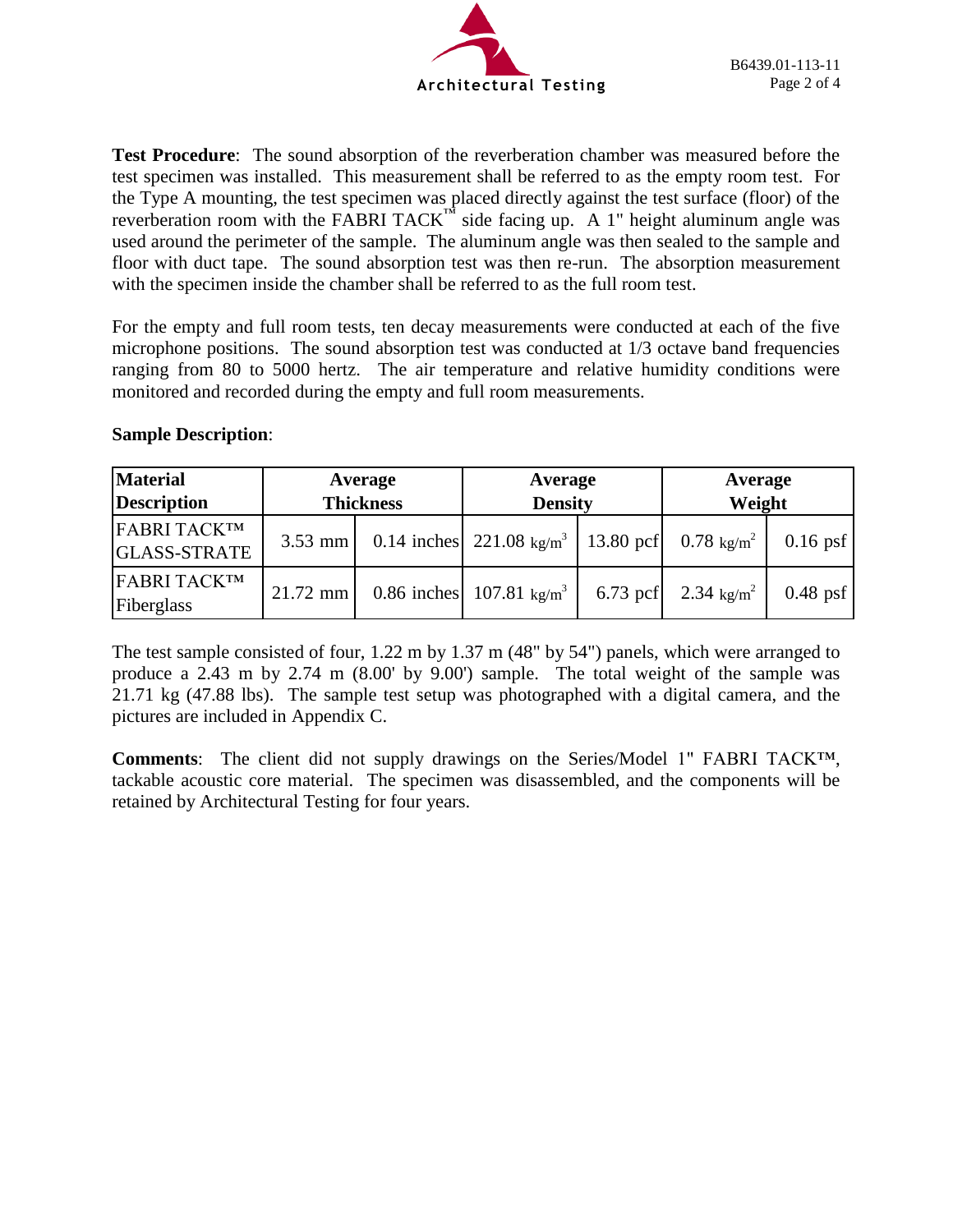

| <b>Summary of Test Results</b>                                                             |                                                                                   |            |      |      |            |            |      |      |
|--------------------------------------------------------------------------------------------|-----------------------------------------------------------------------------------|------------|------|------|------------|------------|------|------|
| Sample ID Number &<br><b>Sample Description</b>                                            | 1/3 Octave Sound Absorption Coefficients at the<br><b>Octave Band Frequencies</b> |            |      |      | <b>NRC</b> | <b>SAA</b> |      |      |
|                                                                                            | 125                                                                               | <b>250</b> | 500  | 1000 | 2000       | 4000       |      |      |
| B6439.01A<br>Series/Model 1"<br>FABRI TACKTM,<br><b>Tackable Acoustic</b><br>Core Material | 0.16                                                                              | 0.40       | 0.82 | 0.96 | 0.92       | 0.90       | 0.75 | 0.77 |

**Test Results**: A summary of the sound absorption tests is listed below:

The complete test results are listed in Appendix B. The acoustical chamber is qualified down to 80 hertz. Data provided below this frequency is for reference only.

Detailed drawings, data sheets, representative samples of test specimens, a copy of this report, or other pertinent project documentation will be retained by Architectural Testing for a period of four years from the original test date. At the end of this retention period, such materials shall be discarded without notice. Results obtained are tested values and were secured by using the designated test methods. This report does not constitute certification of this product nor an opinion or endorsement by this laboratory. It is the exclusive property of the client so named herein and relates only to the specimen tested. This report may not be reproduced, except in full, without the written approval of Architectural Testing.

l,

For ARCHITECTURAL TESTING, INC:

Digitally Signed by: Eric Thompson

Eric A. Thompson Todd D. Kister

ord D Kisty

Digitally Signed by: Todd D. Kister

Technician - Acoustical Testing Laboratory Supervisor - Acoustical Testing

ET:jmcs

Attachments (pages): This report is complete only when all attachments listed are included.

Appendix-A: Equipment description (1) Appendix-B: Complete test results (2) Appendix-C: Photographs (1)



Architectural Testing, Inc. is accredited by the International Accreditation Service, Inc. (IAS) under the specific test methods listed under lab code TL-144, in accordance with the recognized International Standard ISO/IEC 17025:2005. The laboratory's accreditation or test report in no way constitutes or implies product certification, approval, or endorsement by IAS. This test report applies only to the specimen that was tested.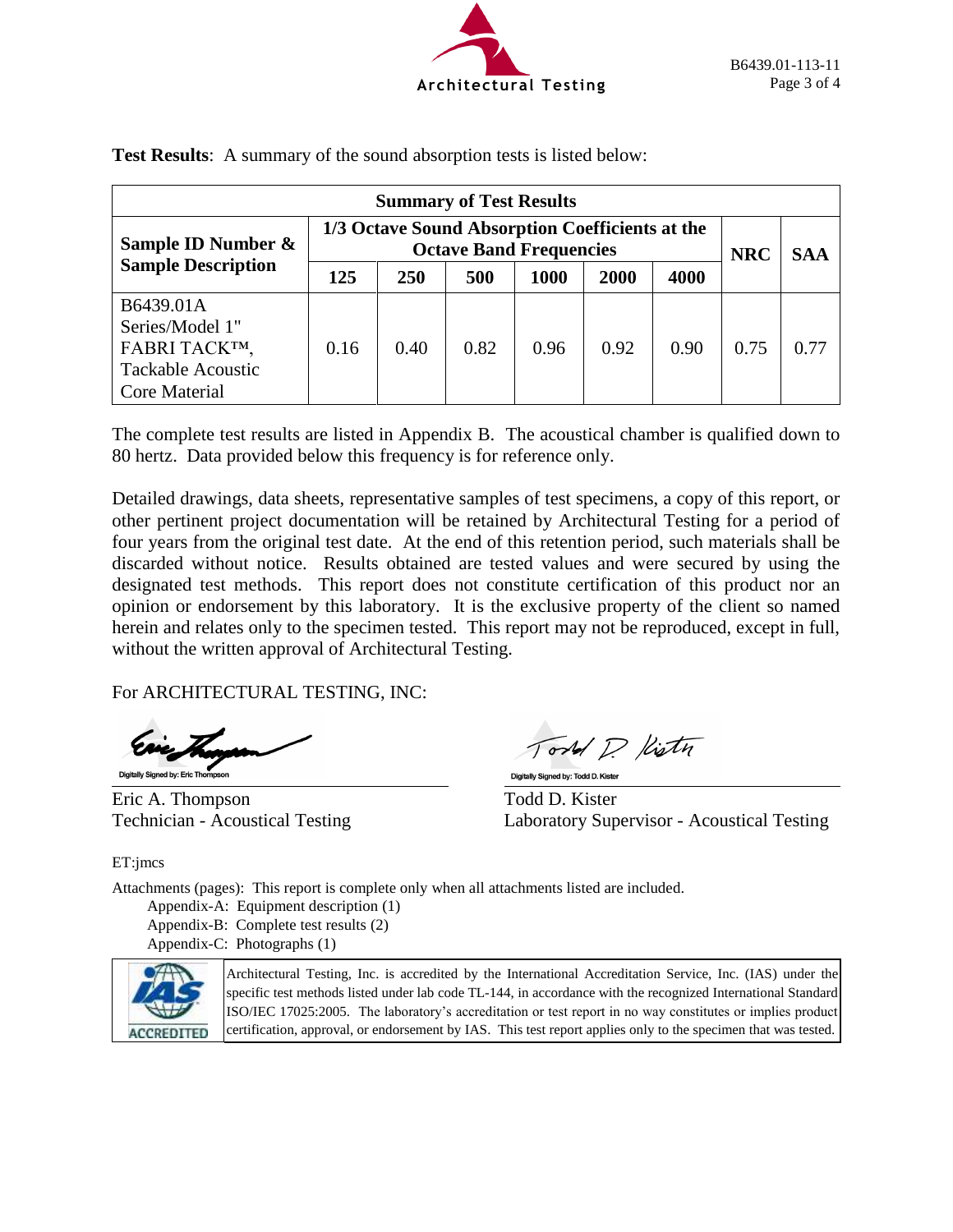

# **Revision Log**

| Rev. # | Date | Page(s) | <b>Revision(s)</b> |
|--------|------|---------|--------------------|
|        |      |         |                    |

0 02/17/12 N/A Original Report Issue

This report produced from controlled document template ATI 00270, revised 04/29/11.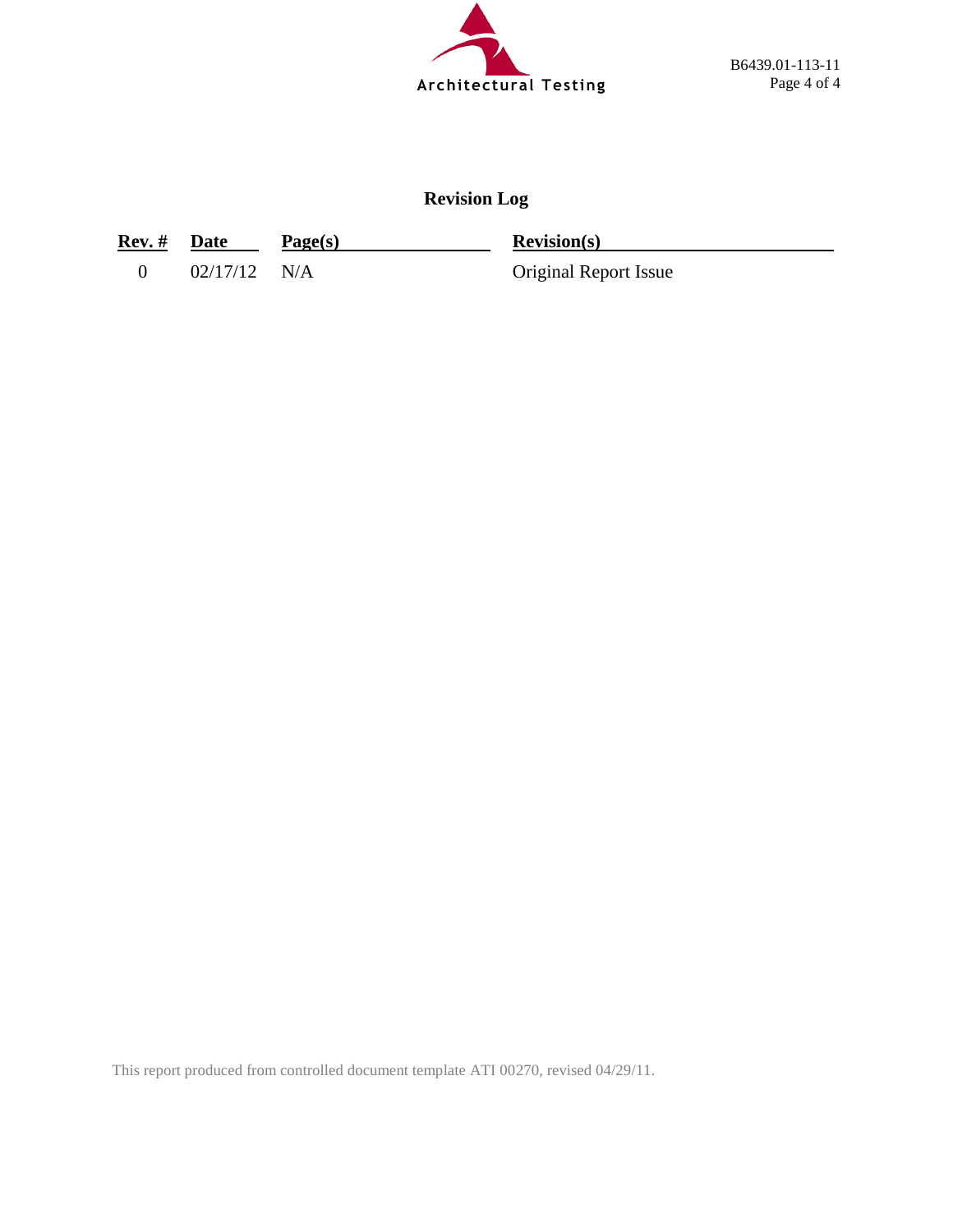

# **Appendix A**

#### **Instrumentation:**

| <b>Instrument</b>                              | <b>Manufacturer</b>      | Model               | <b>Description</b>              | <b>ATI</b><br>Number | Date of<br>Calibration |
|------------------------------------------------|--------------------------|---------------------|---------------------------------|----------------------|------------------------|
| Analyzer                                       | <b>Hewlett Packard</b>   | HP35670A            | Real time analyzer              | Y002929              | $\ast$<br>06/14/11     |
| Data Acquisition Unit                          | Agilent                  | 34970A              | Data Acquisition Unit           | 62211                | 07/13/11               |
| Receive Room<br>Microphone                     | <b>GRAS</b>              | <b>40 AR</b>        | 1/2" Microphone                 | Y003246              | 08/22/11               |
| Source Room<br>Microphone                      | <b>GRAS</b>              | <b>40 AR</b>        | 1/2" Microphone                 | Y003245              | 08/22/11               |
| Receive Room<br>Preamplifier                   | <b>GRAS</b>              | 26 AK               | 1/2" Preamplifier               | Y003249              | 08/22/11               |
| Source Room<br>Preamplifier                    | <b>GRAS</b>              | 26 AK               | 1/2" Preamplifier               | Y003248              | 08/22/11               |
| Microphone Calibrator                          | Bruel & Kjaer            | <b>Type 4228</b>    | Pistonphone Calibrator          | Y002816              | 02/17/11               |
| Noise Source                                   | <b>Delta Electronics</b> | $SNG-1$             | Noise Generator                 | Y002181              | N/A                    |
| Equalizer                                      | Rane                     | <b>RPE 228</b>      | Programmable Equalizer          | Y002180              | N/A                    |
| <b>Power Amplifiers</b>                        | Crown                    | Xti 2000            | Two, Amplifiers                 | 005769<br>005770     | N/A                    |
| Receive Room<br>Loudspeakers                   | Renkus-Heinz Inc.        | Trap Jr./9          | Two, Loudspeakers               | Y001784<br>Y001785   | N/A                    |
| Source Room<br>Loudspeakers                    | Renkus-Heinz Inc.        | Trap Jr./9          | Two, Loudspeakers               | Y002649<br>Y002650   | N/A                    |
| Receive Room<br><b>Environmental Indicator</b> | Vaisala                  | HMW60Y              | Temperature and Humidity Sensor | Y002653              | 03/01/11               |
| Source Room<br><b>Environemental Indicator</b> | Vaisala                  | HMW60Y              | Temperature and Humidity Sensor | 005066               | 09/07/11               |
| <b>Weather Station</b>                         | Davis Instruments        | VantagePRO<br>6150C | <b>Weather Station</b>          | Y003257              | 05/16/11               |

*\*- Note: The calibration frequency for this equipment is every two years per the manufacturer's recommendation.*

### **Test Chamber:**

|                                                               | <b>Volume</b>                      | <b>Description</b>                                                                                              |  |  |
|---------------------------------------------------------------|------------------------------------|-----------------------------------------------------------------------------------------------------------------|--|--|
| $234 \text{ m}^3 (8291.3 \text{ ft}^3)$<br>Receive Room       |                                    | Rotating vane and stationary diffusers<br>Temperature and humidity controlled<br>Isolation pads under the floor |  |  |
| 206.6 m <sup>3</sup> (7296.3 ft <sup>3</sup> )<br>Source Room |                                    | Stationary diffusers only<br>Temperature and humidity controlled                                                |  |  |
|                                                               |                                    |                                                                                                                 |  |  |
|                                                               | <b>Maximum Size</b>                | <b>Description</b>                                                                                              |  |  |
| TL Test Opening                                               | $4.27$ m $(14 \text{ ft})$ wide by | Vibration break between source and receive rooms                                                                |  |  |
|                                                               | $3.05$ m $(10 \text{ ft})$ high    |                                                                                                                 |  |  |

*N/A-Non Applicable*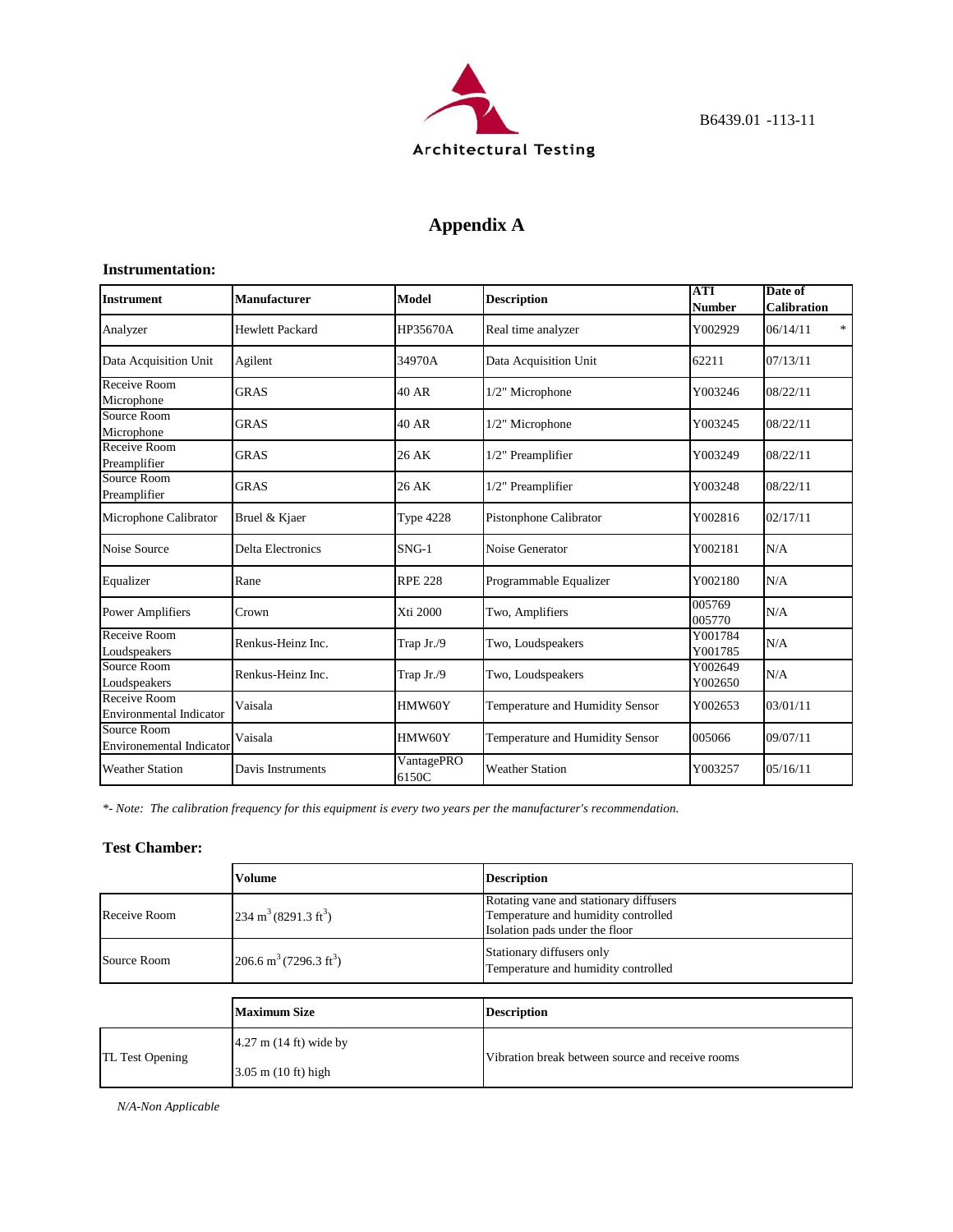

B6439.01-113-11

# **Appendix B**

**Complete Test Results**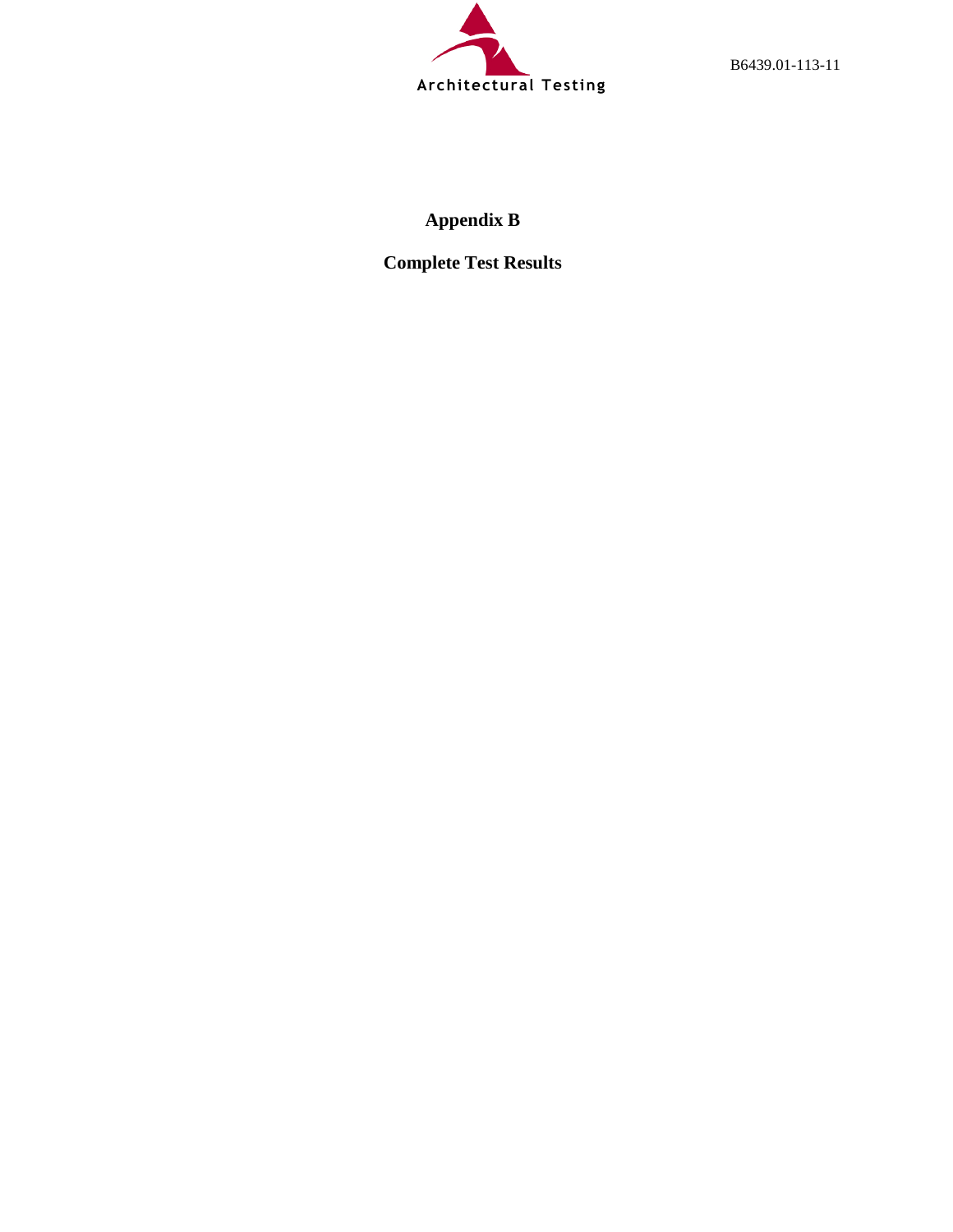

## **SOUND ABSORPTION ASTM C 423-09a**

### **Architectural Testing**

| ATI No.                               |                   | B6439.01A                                       |                    |                 |                            |                    |  |  |
|---------------------------------------|-------------------|-------------------------------------------------|--------------------|-----------------|----------------------------|--------------------|--|--|
| <b>Client</b>                         |                   | Fabri Trak Systems, Inc.                        |                    |                 |                            |                    |  |  |
| <b>Specimen</b>                       |                   | 1" FABRI TACK™, Tackable Acoustic Core Material |                    |                 |                            |                    |  |  |
|                                       |                   |                                                 |                    |                 |                            |                    |  |  |
| <b>Specimen Area</b>                  |                   |                                                 | 6.68 Square Meters | Mounting Type A |                            |                    |  |  |
| Operator                              |                   | Kurt Golden                                     |                    |                 |                            |                    |  |  |
|                                       | <b>Empty Room</b> |                                                 | <b>Full Room</b>   |                 | <b>Barometric Pressure</b> |                    |  |  |
| <b>Date</b>                           | 1/30/12           |                                                 | 1/30/12            |                 | 1018.2 mb                  |                    |  |  |
|                                       |                   |                                                 |                    |                 |                            |                    |  |  |
| <b>Temp C</b>                         | 21.7              |                                                 | 21.9               |                 |                            |                    |  |  |
| <b>RH %</b>                           | 49.7              |                                                 | 47.8               |                 |                            |                    |  |  |
|                                       | <b>Empty Room</b> |                                                 | <b>Full Room</b>   |                 | <b>Absorption</b>          |                    |  |  |
| <b>Freq</b>                           | <b>Absorption</b> | <b>Uncert</b>                                   | <b>Absorption</b>  | <b>Uncert</b>   | <b>Coefficient</b>         | <b>Uncertainty</b> |  |  |
| (Hz)                                  | (Square Meters)   |                                                 | (Square Meters)    |                 |                            |                    |  |  |
| 50                                    | 3.69              | 0.091                                           | 3.84               | 0.715           | 0.02                       | 0.010              |  |  |
| 63                                    | 4.02              | 0.975                                           | 4.13               | 0.175           | 0.02                       | 0.014              |  |  |
| 80                                    | 4.59              | 0.501                                           | 5.09               | 0.207           | 0.07                       | 0.008              |  |  |
| 100                                   | 4.97              | 0.198                                           | 5.61               | 0.831           | 0.10                       | 0.012              |  |  |
| 125                                   | 4.67              | 0.113                                           | 5.71               | 1.334           | 0.16                       | 0.019              |  |  |
| 160                                   | 4.36              | 0.244                                           | 5.30               | 0.128           | 0.14                       | 0.004              |  |  |
| 200                                   | 3.97              | 0.177                                           | 5.50               | 0.148           | 0.23                       | 0.003              |  |  |
| 250                                   | 4.67              | 0.359                                           | 7.31               | 0.712           | 0.40                       | 0.011              |  |  |
| 315                                   | 4.65              | 0.109                                           | 8.19               | 0.071           | 0.53                       | 0.002              |  |  |
| 400                                   | 4.89              | 0.008                                           | 9.03               | 0.322           | 0.62                       | 0.004              |  |  |
| 500                                   | 5.06              | 0.298                                           | 10.55              | 0.262           | 0.82                       | 0.006              |  |  |
| 630                                   | 4.65              | 0.062                                           | 10.50              | 0.027           | 0.88                       | 0.001              |  |  |
| 800                                   | 4.59              | 0.116                                           | 10.73              | 0.062           | 0.92                       | 0.002              |  |  |
| 1000                                  | 4.79              | 0.114                                           | 11.20              | 0.028           | 0.96                       | 0.002              |  |  |
| 1250                                  | 5.16              | 0.274                                           | 11.88              | 0.169           | 1.01                       | 0.004              |  |  |
| 1600                                  | 4.95              | 0.026                                           | 11.44              | 0.193           | 0.97                       | 0.003              |  |  |
| 2000                                  | 4.88              | 0.014                                           | 11.02              | 0.046           | 0.92                       | 0.001              |  |  |
| 2500                                  | 5.08              | 0.084                                           | 11.40              | 0.197           | 0.95                       | 0.003              |  |  |
| 3150                                  | 5.37              | 0.028                                           | 11.62              | 0.693           | 0.94                       | 0.010              |  |  |
| 4000                                  | 5.42              | 0.218                                           | 11.42              | 0.259           | 0.90                       | 0.005              |  |  |
| 5000                                  | 5.59              | 0.038                                           | 11.85              | 0.325           | 0.94                       | 0.005              |  |  |
| 6300                                  | 5.24              | 0.192                                           | 11.48              | 0.219           | 0.93                       | 0.004              |  |  |
| 8000                                  | 3.86              | 0.009                                           | 10.06              | 0.005           | 0.93                       | 0.000              |  |  |
| NRC Rating $=$<br><b>SAA Rating =</b> |                   | 0.75<br>0.77                                    |                    |                 |                            |                    |  |  |

### *Note: The acoustical chambers are qualified for measurements down to 80 hertz. Data reported below 80 hertz is for reference only.*

|                   | Architectural Testing, Inc. is accredited by the International Accreditation Service, Inc. (IAS) under  |
|-------------------|---------------------------------------------------------------------------------------------------------|
| 希                 | the specific test methods listed under lab code TL-144, in accordance with the recognized               |
|                   | International Standard ISO/IEC 17025:2005. The laboratory's accreditation or test report in no way      |
|                   | constitutes or implies product certification, approval, or endorsement by IAS. This test report applies |
| <b>ACCREDITED</b> | only to the specimen that was tested.                                                                   |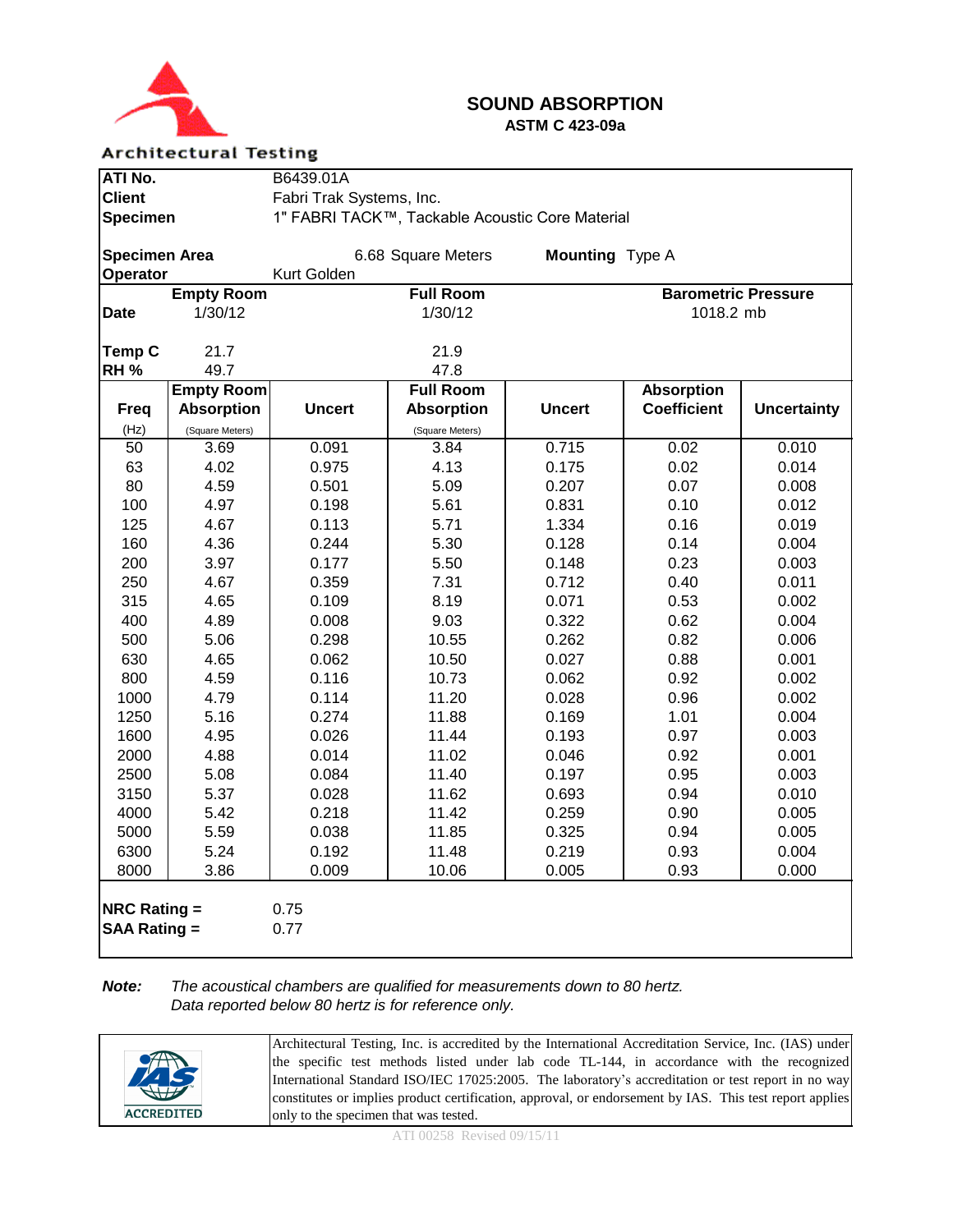

**Architectural Testing**